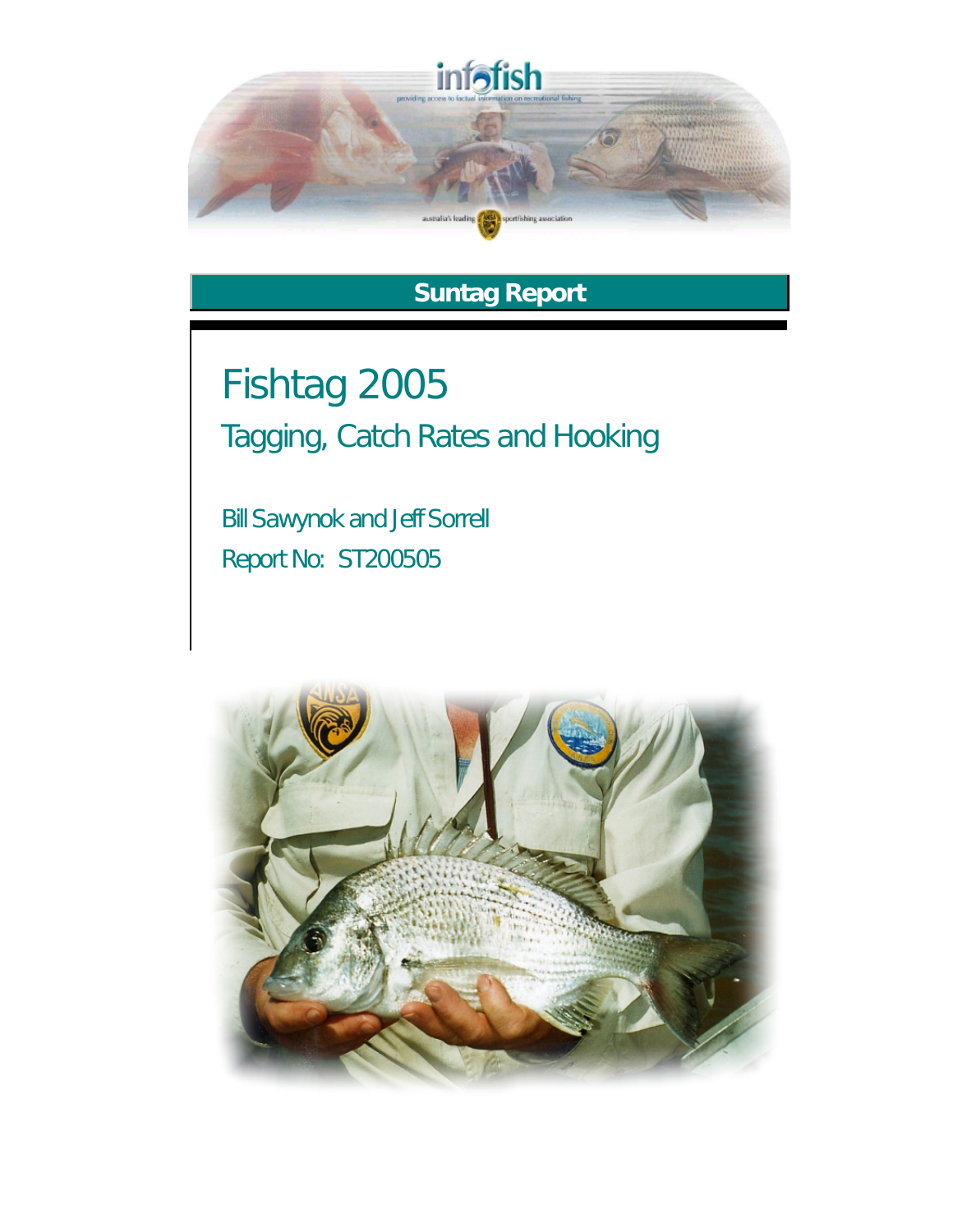# Fishtag 2005 Tagging, Catch Rates and Hooking

### **Bill Sawynok Infofish Services PO Box 9793 Frenchville Qld 4701 Jeff Sorrell 410 Anzac Avenue Kippa Ring Qld 4021**

#### **Published September 2005**







Cover photograph: Tagged bream ready for release

Information in this publication is provided as general advice only. For application to specific circumstances, professional advice should be sought.

Infofish Services has taken all steps to ensure the information contained in this publication is accurate at the time of publication. Readers should ensure that they make the appropriate enquiries to determine whether new information is available on a particular subject matter.

Report No: ST200505

© Infofish Services and Australian National Sportfishing Association Queensland Branch Inc All rights reserved. No part of this publication may be reprinted, reproduced, stored in a retrieval system or transmitted, in any form or by any means, without prior permission from Infofish Services.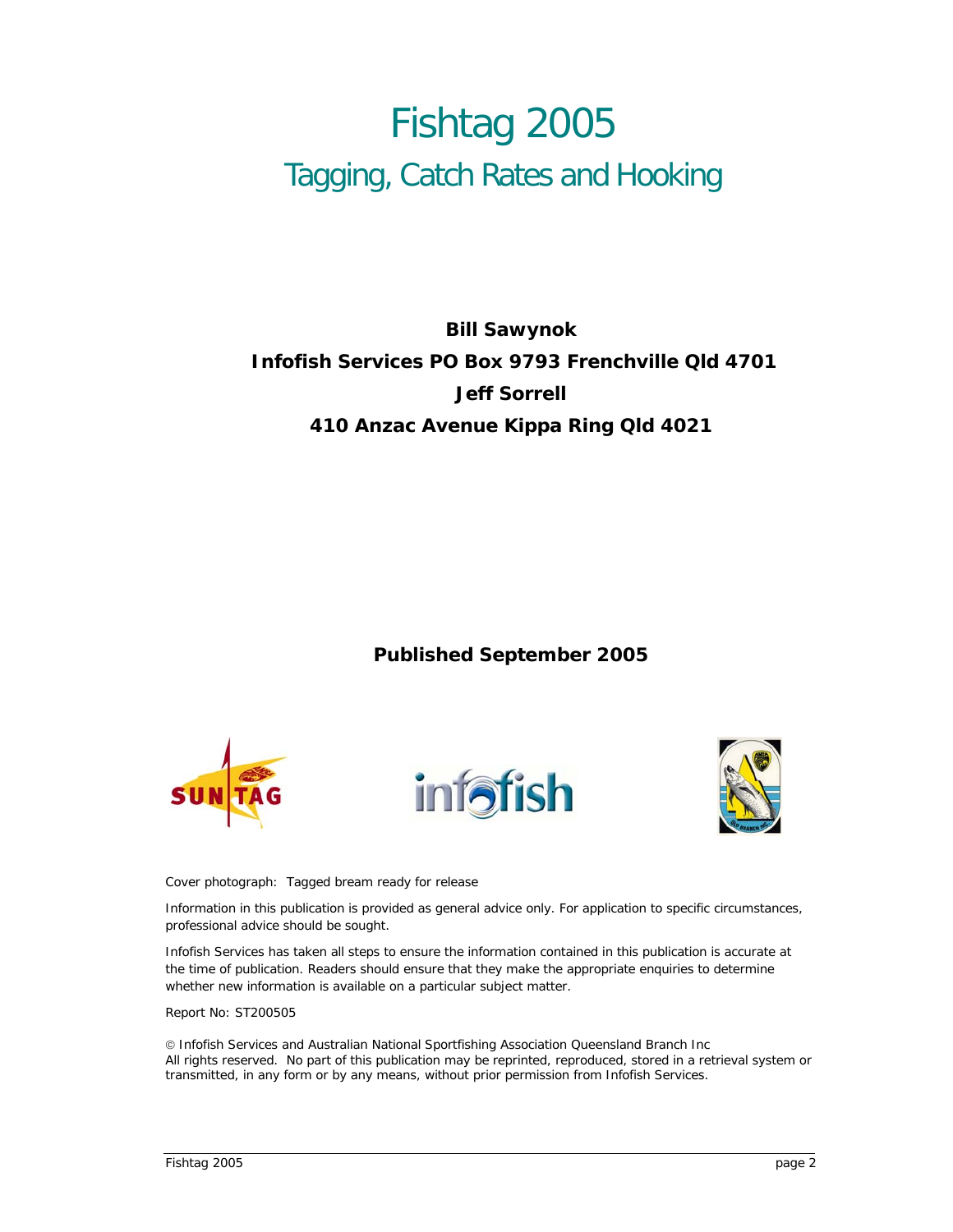#### <span id="page-2-0"></span>**Acknowledgements**

The contribution of the following are acknowledged in relation to this project.

Support for Suntag and Fishtag by the Department of Primary Industries and Fisheries (DPI&F). Funding has been provided for Suntag since the mid 1980's and specific funding was provided for Fishtag 2005.

The coordinating and promotion of Fishtag 2005 was undertaken by Jeff Sorrell of the Bribie Island Sportfishing Club.

The efforts of all taggers involved in Suntag that took part in this project.

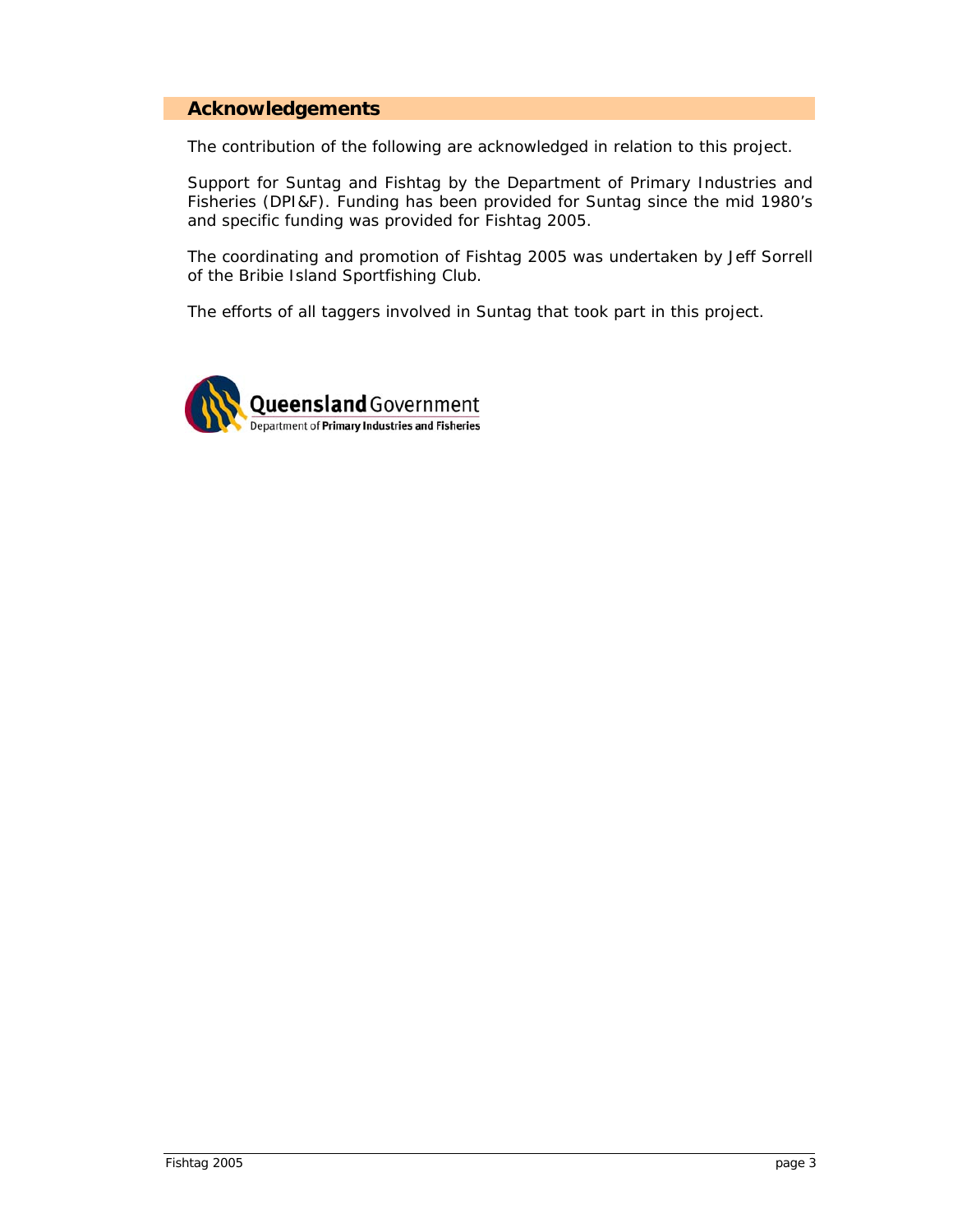# **Table of Contents**

| 2. |  |
|----|--|
| 3. |  |
| 4. |  |
|    |  |
| 6. |  |
|    |  |
|    |  |
|    |  |
| 6. |  |
| 7. |  |
| 8. |  |
| 9. |  |

## **List of Figures**

| Figure 2: Comparison of numbers of fish tagged in Fishtag 2004 and 2005  8      |  |
|---------------------------------------------------------------------------------|--|
|                                                                                 |  |
|                                                                                 |  |
| Figure 5: Summary of fish recorded as part of trips in Fishtag 2004 and 2005 10 |  |
|                                                                                 |  |
|                                                                                 |  |
| Figure 8: Hooking locations for Dusky Flathead caught on bait and lures  12     |  |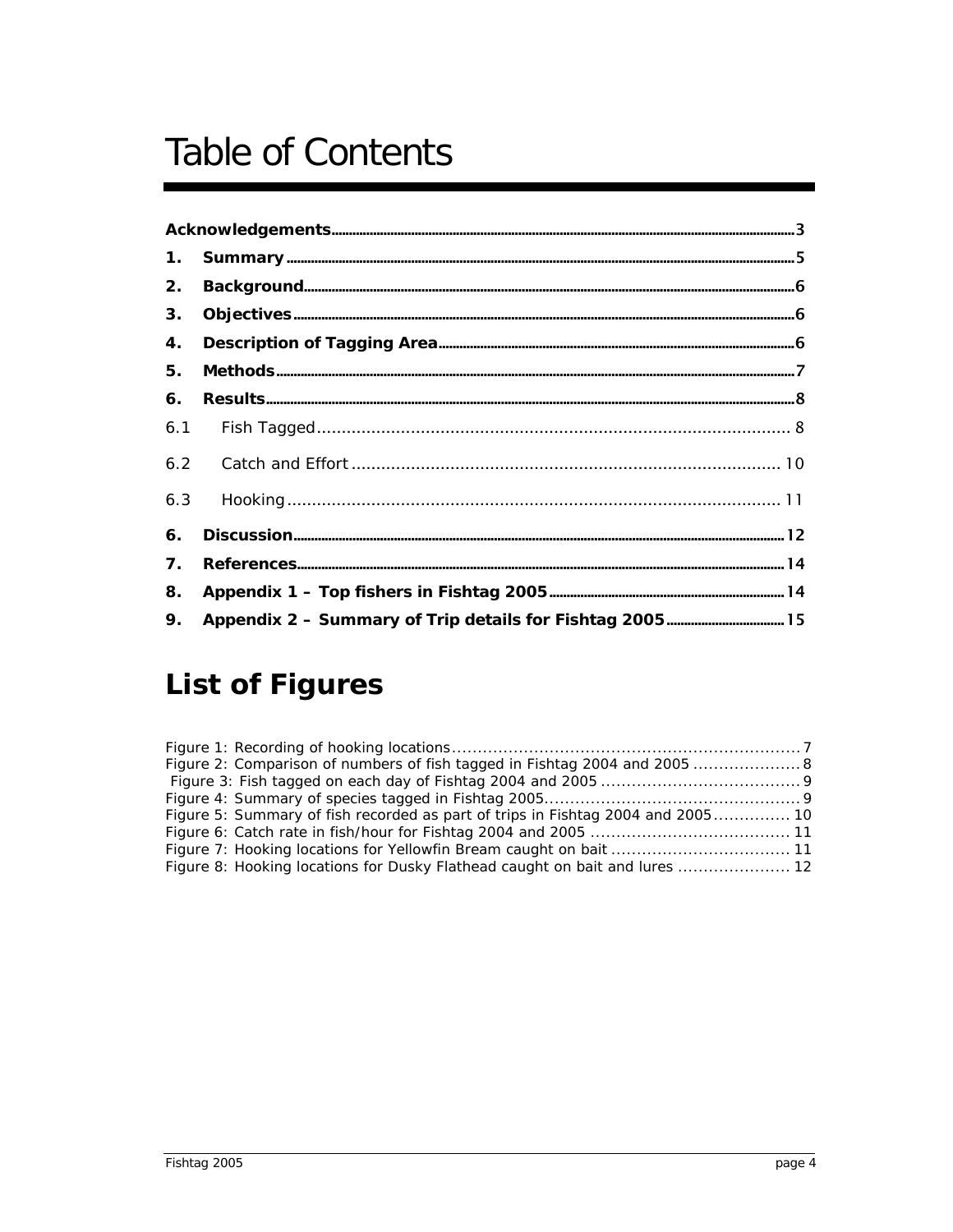#### <span id="page-4-0"></span>**1. Summary**

Fishtag was set up to increase the scientific value of data being collected by Suntag taggers. A trial was held in 2004 and this was followed up in 2005.

The objectives of Fishtag 2005 were:

- Tag 2005 fish in 53 hours
- Obtain catch rates for taggers fishing over a defined period
- Obtain hooking rates for species being researched for survival of released fish

Species on which effort was focused were those that are being research as part of the National Strategy for the Survival of Released Fish. Data from Fishtag 2005 was to support research into survival rates.

Fishtag 2005 was held over a 53 hour period from 12:00noon on Friday 22 July 2005 to 5:00pm on Sunday 24 July 2005. It was conducted in all Queensland waters however almost all the participation was in the south of the State. The weather over that period was poor with strong winds that precluded any offshore fishing and the targeting of reef species.

Over that period there were 63 trips involving 82 fishers and 115 fisher days. A total of 697 fish were tagged and a total of 776 fish recorded. Catch and effort data was available for 45 (71.4%) of the trips and hooking data was available for 43 (68.3%) of the trips.

The catch rate calculated from the completed trips in Fishtag 2005 was 1.3 fish/hour compared with 3.8 fish/hour in 2004. The average catch rates are significantly different between the 2 years. This is likely to result from data in 2004 only being available from the top fishers who had a high catch rate and also the prevailing weather conditions.

 Hooking data showed that 16.0% of Yellowfin Bream caught on bait were deep hooked in the throat or gut and that these fish were likely to have a lower survival rate.

Hooking data also showed that 22.5% of the Dusky Flathead caught on bait were deep hooked in the throat or gut while no flathead caught on lures were deep hooked. These data need to be treated with caution due to the low number of fish however the deep hooked fish are likely to have a lower survival rate.

Holding an event such as Fishtag can provide a very useful snapshot of the catches of taggers and collect additional data of scientific value. The benefit of Fishtag will be increased significantly if is repeated on an annual basis and it has a summer and winter component so that comparison can be made over seasons and over time to determine trends.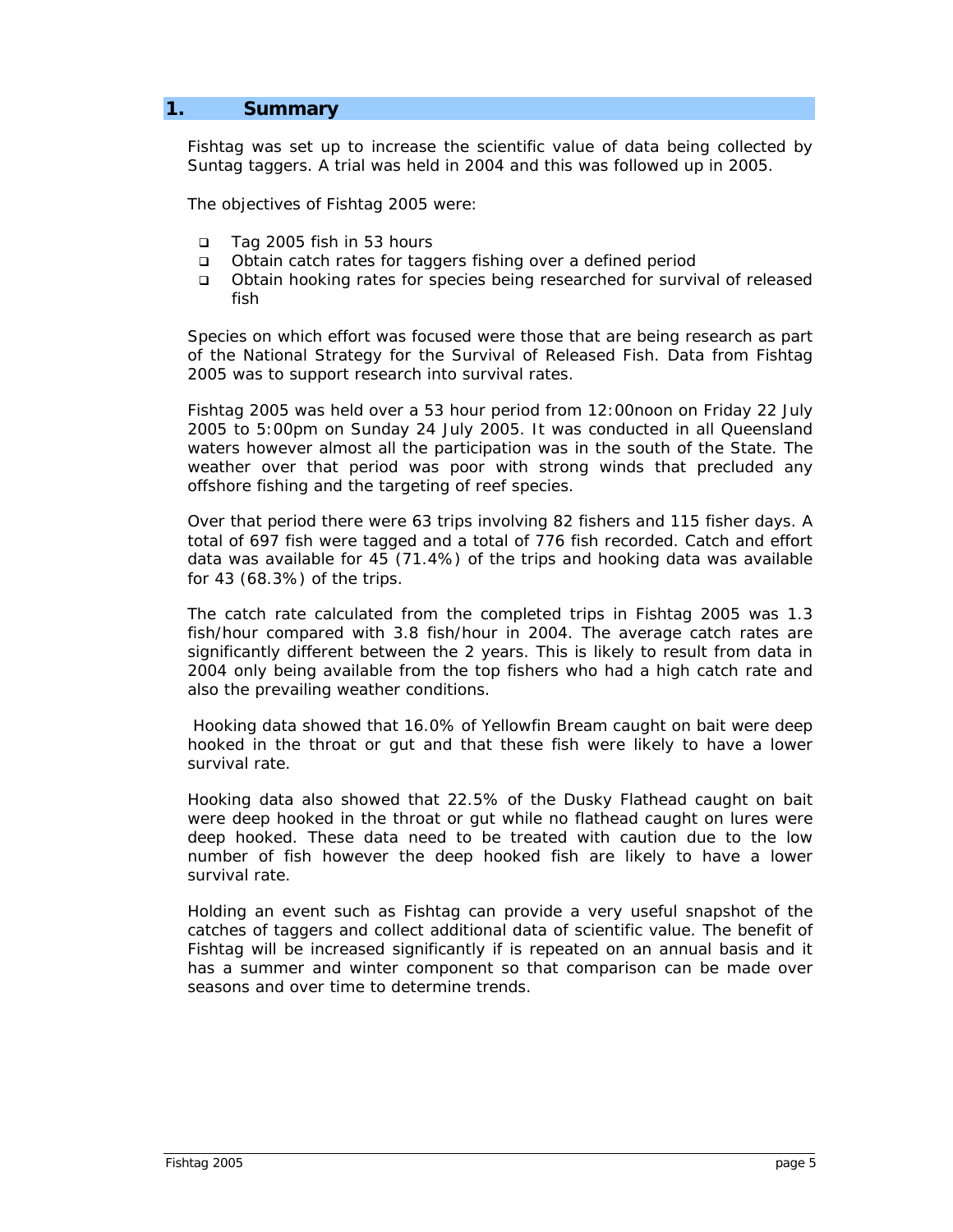## <span id="page-5-0"></span>**Fishtag 2005**

Tagging, Catch and Effort and Hooking

#### **2. Background**

Suntag taggers have been collecting catch and effort data since 1996/97 to provide data of trends in catch rates of taggers. They have also been collecting data since 2001/02 on locations where hooks have been lodged in fish in support of the National Strategy for the Survival of Released Fish.

In 2004 a trial project Fishtag 2004 was undertaken to boost the scientific value of data by getting taggers to provide more details than just the tagging details of the fish that they tag. Following the success of Fishtag 2004 it was decided to undertake Fishtag 2005 on a more formal basis and additional funding for the project was sought and obtained from DPI&F.

#### **3. Objectives**

The objectives of Fishtag 2005 were:

- Tag 2005 fish in 53 hours
- Obtain catch rates for taggers fishing over a defined period
- Obtain hooking rates for species being researched for survival of released fish

The species targeted were:

- Yellowfin Bream (*Acanthopagrus australis*)
- Dusky Flathead (*Platycephalus fuscus*)
- Snapper (*Pagrus australis*)
- Sand Whiting (*Sillago ciliata*)
- Smallmouth Nannygai (*Lutjanus erythropterus*)
- Largemouth Nannygai (*Lutjanus malabaricus*)
- Red Emperor (*Lutjanus sebae*)
- Redthroat Emperor (*Lethrinis miniatus*)
- Grass Emperor (*Lethrinus fletus*)
- Spangled Emperor (*Lethrinus nebulosus*)
- Barcheek Coral Trout (*Plectropomus maculatus*)
- Common Coral Trout (*Plectropomus leopardus*)

As well as the above target species all other species involved in Suntag projects were included to provide additional data on hooking.

#### **4. Description of Tagging Area**

The tagging area for the project was all Queensland waters.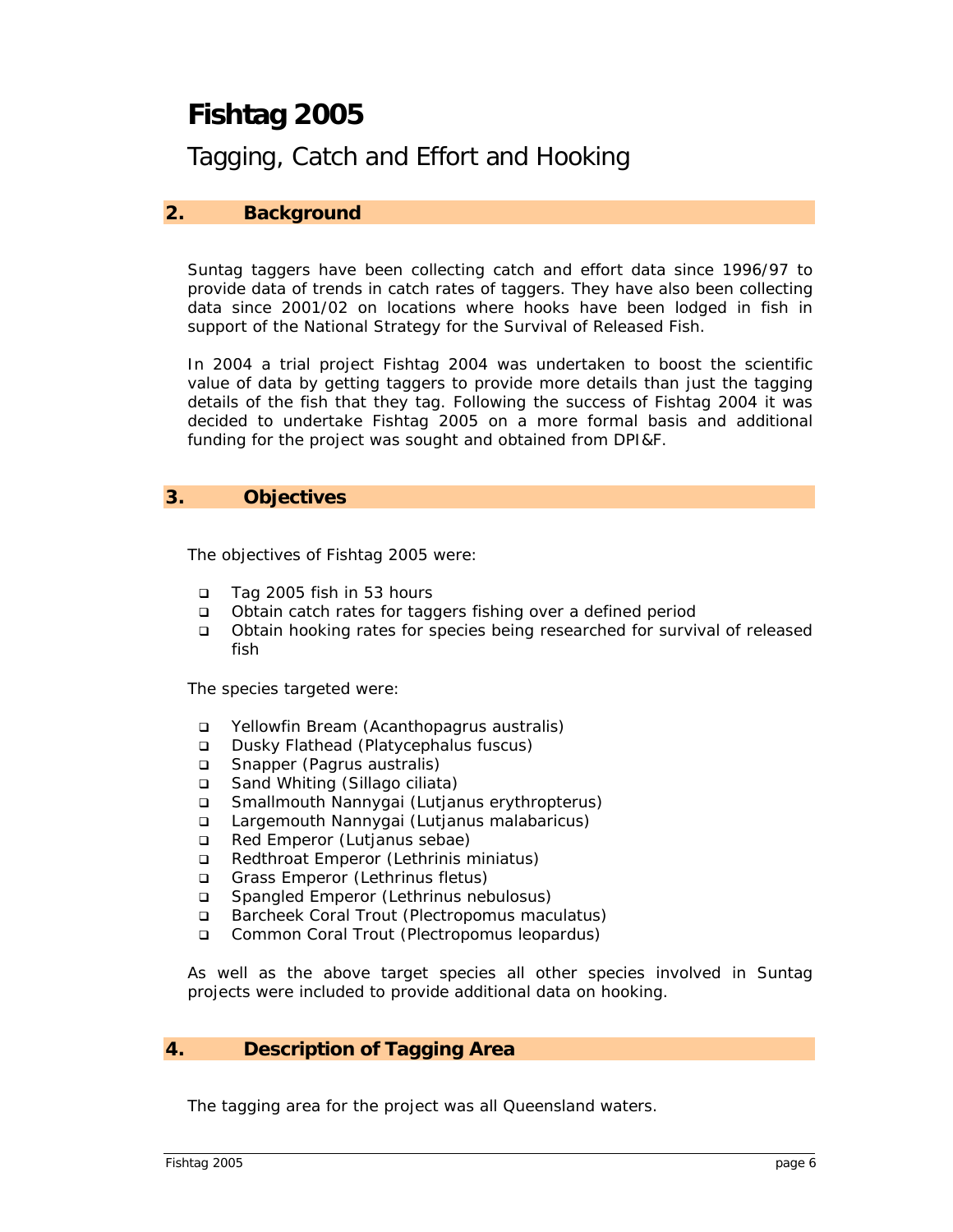#### <span id="page-6-0"></span>**5. Methods**

Fishing was conducted over a 53 hour period from 12:00noon on Friday 22 July 2005 to 5:00pm on Sunday 24 July 2005.

Comparisons are made with data collected in Fishtag 2004 which was held over a 53 hour period from 12:00noon on Friday 2 July 2004 to 5:00pm on Sunday 4 July 2004.

Fish were caught, tagged and released, in accordance with the procedures in the Austag Tagging Manual (available at [www.info-fish.net\)](http://www.info-fish.net/). Records were collected and recorded in accordance with the procedures set out in the Manual.

Tagging data was collected on Suntag form QF0026. Tagging data was entered and stored in the Suntag database.

Measurements of fish were to the nearest centimetre or half centimetre.

Locations where fish were tagged were based on Suntag grid maps (available at **www.info-fish.net**). These maps identify tag locations to within approximately 1km.

Catch rate was calculated for trips where all catch and effort details were provided. A complete catch was a trip where details of the fish tagged, fish kept, fish released without tags and any fish recaptured were provided.

Effort was calculated based on the time of leaving the boat ramp to the time of return. No attempt was made to take account of travel time or for any time not spent fishing during the trip.



Figure 1: Recording of hooking locations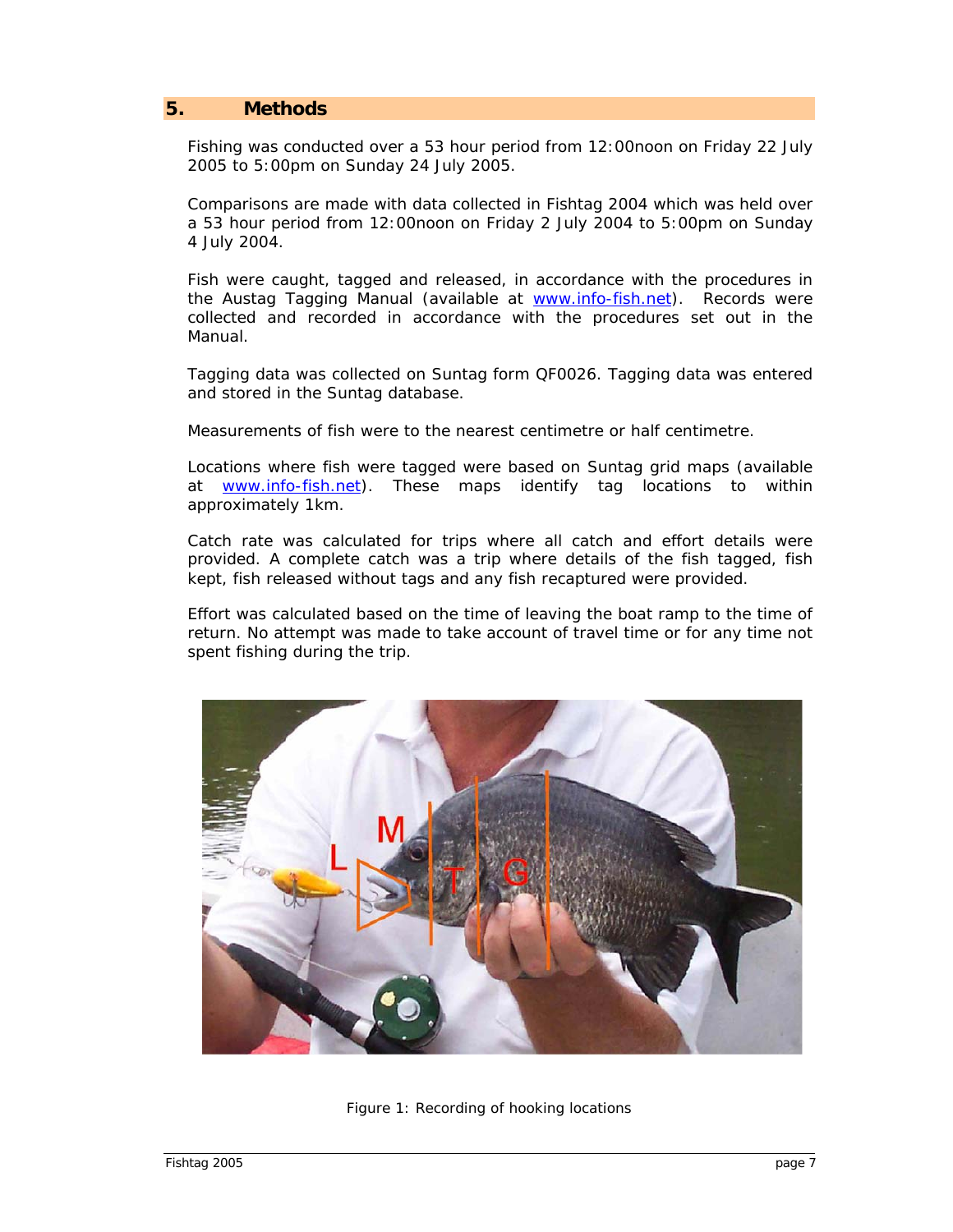- <span id="page-7-0"></span>L - the hook is lodged in the lips of jaw with the hook shaft outside the mouth
- M the hook is lodged inside the mouth but not as far back as the throat or gills
- T the hook is lodged in the throat or gills area but is still visible
- G the hook has been swallowed and is not visible
- O the fish has been hooked somewhere in the body outside the mouth

Hooking locations were determined as shown in *figure 1*.

#### **6. Results**

#### **6.1 Fish Tagged**

A total of 697 fish were tagged during Fishtag 2005 compared with 850 in Fishtag 2004 as shown in *figure 2*.



Figure 2: Comparison of numbers of fish tagged in Fishtag 2004 and 2005

A total of 82 fishers took part in Fishtag 2005 compared with 71 that took part in Fishtag 2004.

Mick Dohnt was the individual tagger that tagged the most fish in Fishtag 2005 with 88 fish while Jeff Sorrell tagged the most fish in Fishtag 2004 with 161 fish. The number of fish tagged by the top 10 taggers is in *appendix 1*.

A summary of fish tagged each day in Fishtag 2005 and 2004 is shown in *figure 3*.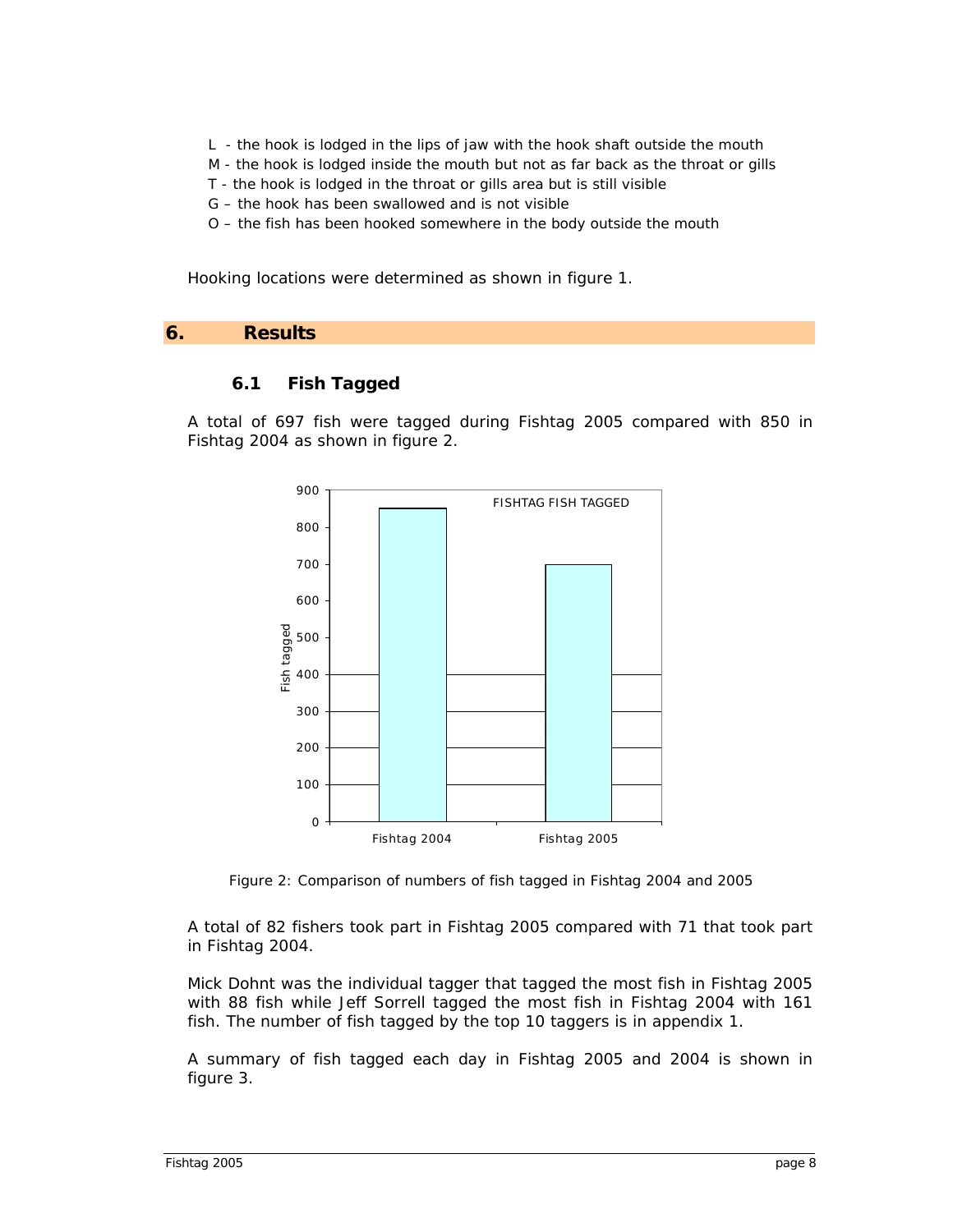<span id="page-8-0"></span>

Figure 3: Fish tagged on each day of Fishtag 2004 and 2005



Figure 4: Summary of species tagged in Fishtag 2005

*Figure 4* shows the species tagged in Fishtag 2005. Yellowfin Bream were the most tagged species with 442 fish (63.4%) and Dusky Flathead were the second most tagged species with 95 fish (13.6%).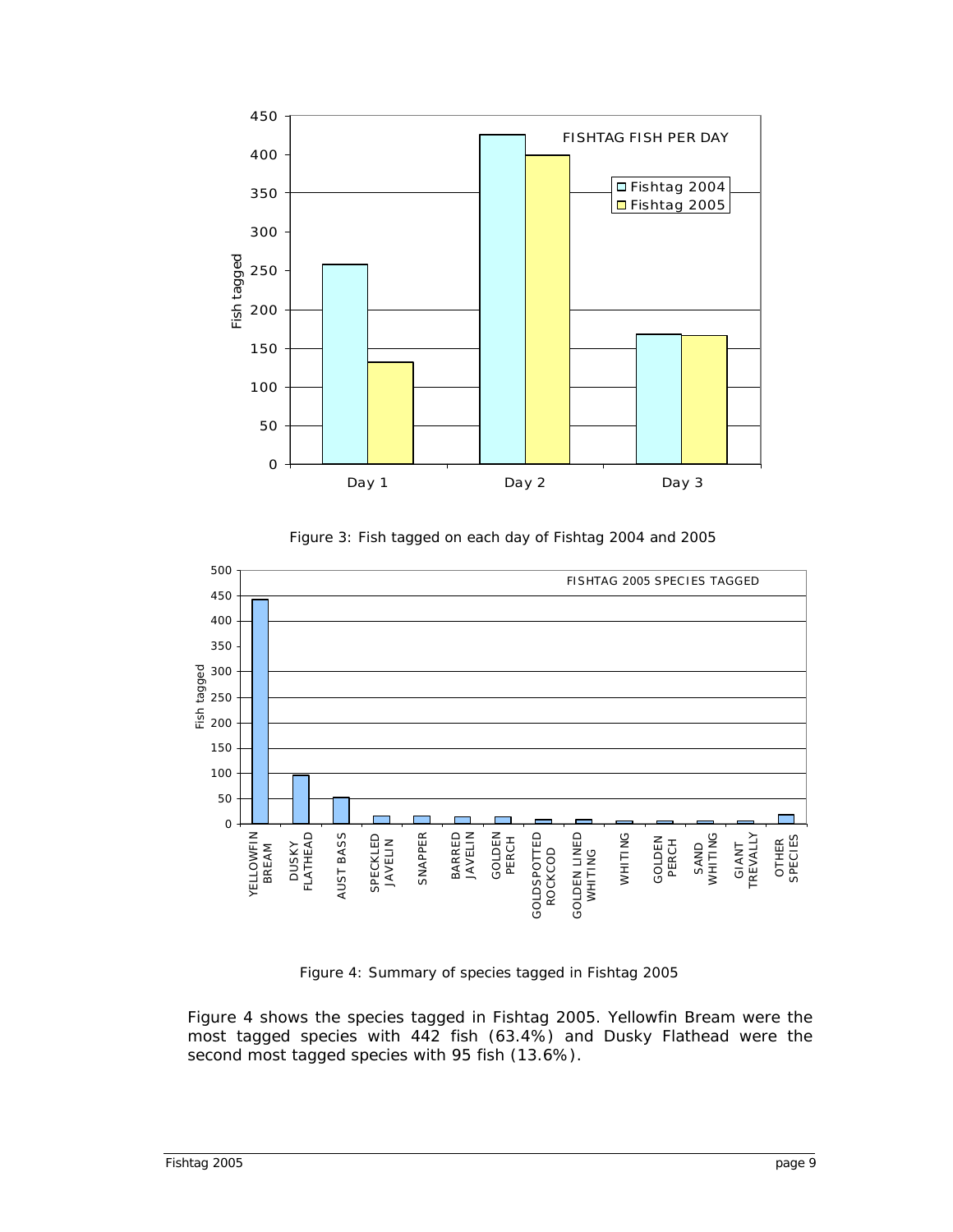#### **6.2 Catch and Effort**

<span id="page-9-0"></span>A total of 82 fishers took part in Fishtag 2005 and there were 63 trips over the 3 days. The total number of fisher days was 115.

Not all fishers that participated in Fishtag provided all details of catch and effort. A total of 45 (71.4%) trips were recorded where total catch and effort details were provided compared with 8 trips with complete details in Fishtag 2004.

For the 45 trips in Fishtag 2005 there were a total of 776 fish caught while for the 8 trips in Fishtag 2004 there were a total of 261 fish caught. *Figure 5* shows a summary of the fish caught on all trips in Fishtag 2004 and 2005 where there were complete catch and effort details.



Figure 5: Summary of fish recorded as part of trips in Fishtag 2004 and 2005

|              | Trips | Hours | Fish | Catch/Effort |
|--------------|-------|-------|------|--------------|
| Fishtag 2004 |       | 69.1  | 261  | 3.8          |
| Fishtag 2005 | 45    | 523   | 660  |              |

Table 1: Summary of Catch and Effort for Fishtag 2004 and 2005

*Table 1* shows a summary of the catch and effort for the completed trips in Fishtag 2004 and 2005 while *figure 6* shows the catch rate for each year. The catch rate in Fishtag 2005 was 66.6% lower than in Fishtag 2004. This data should be treated with caution due to the low numbers of completed trips in 2004.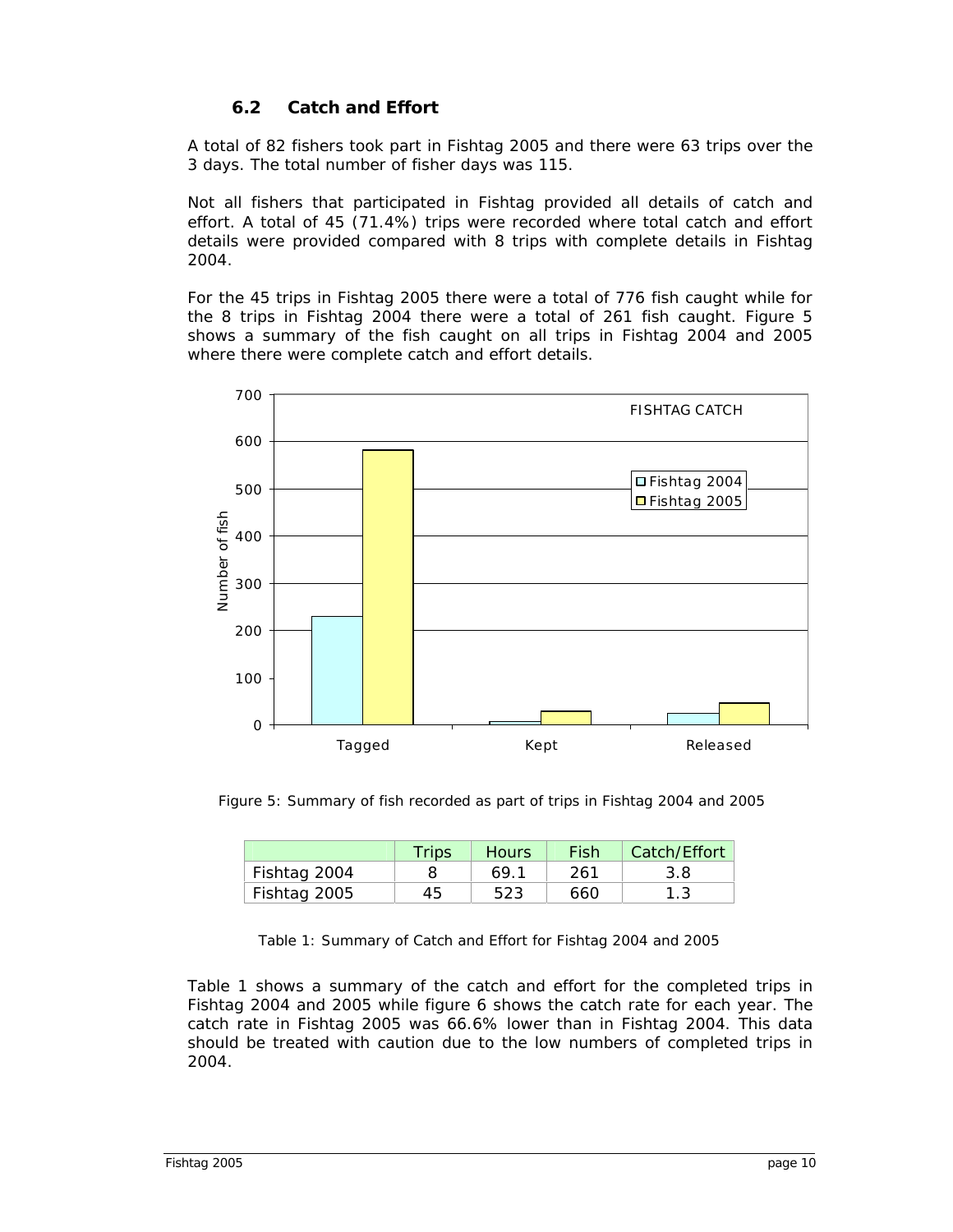<span id="page-10-0"></span>

Figure 6: Catch rate in fish/hour for Fishtag 2004 and 2005

#### **6.3 Hooking**

Details of hooking locations were provided for 43 (68.3%) of the 63 trips. A total of 617 (79.5%) of the 776 fish caught in Fishtag 2005 had data on the hooking location.

There were 372 Yellowfin Bream with hooking data and of these 370 (99.5%) were caught on bait and 2 caught on lure. *Figure 7* shows the rate of hooking in the different locations with 16.0% of the Bream caught being deep hooked in the throat or gut.



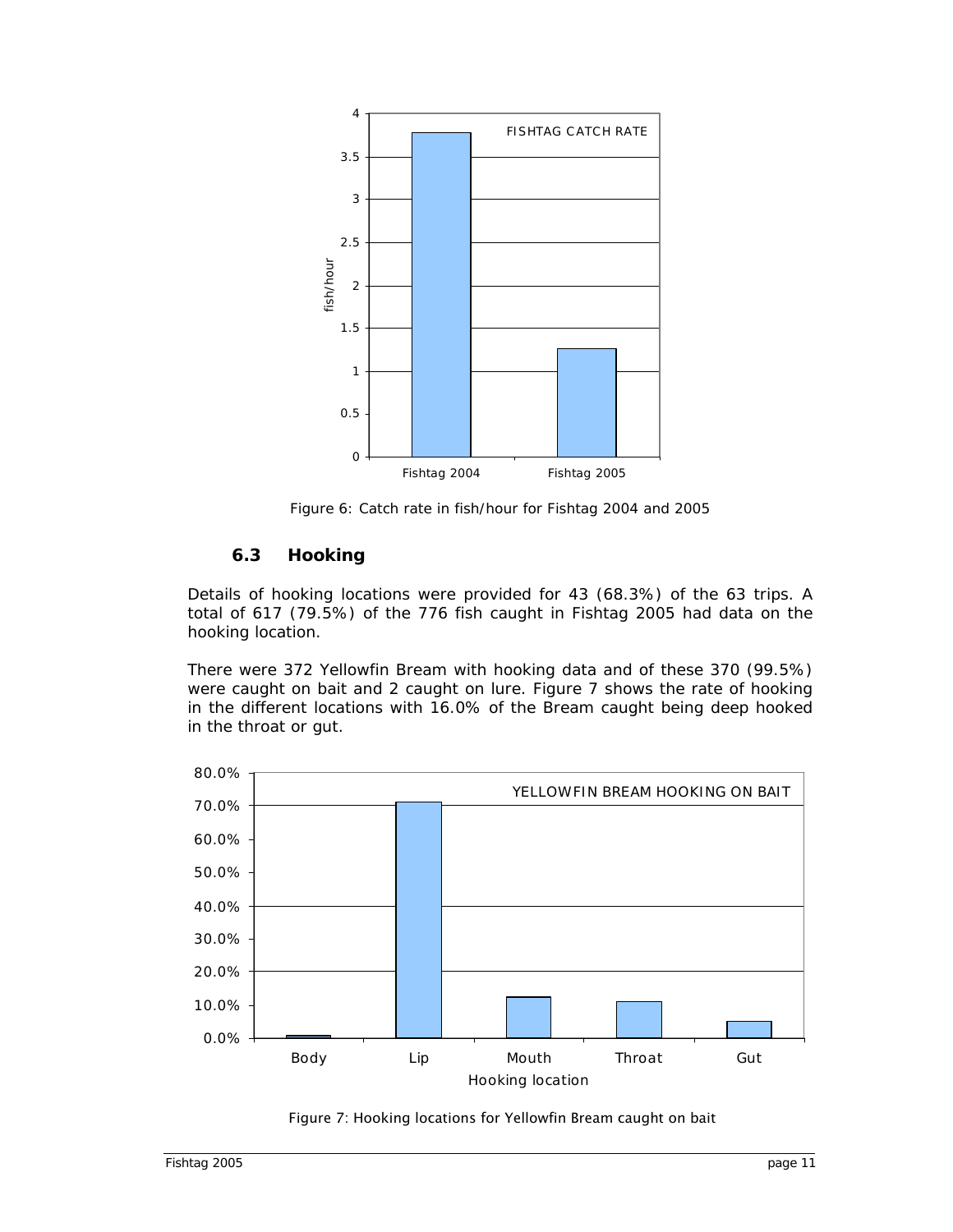<span id="page-11-0"></span>

Figure 8: Hooking locations for Dusky Flathead caught on bait and lures

There were 70 Dusky Flathead with hooking data and of these 30 (42.9%) were caught on bait and 40 caught on lure. *Figure 8* shows the rate of hooking in the different locations with 22.5% of the Flathead caught on bait being deep hooked in the throat or gut. No Flathead caught on lures were deep hooked. These results should be treated with caution due to the low numbers of fish.

#### **6. Discussion**

Most of the fishing effort in Fishtag 2005 was in southern Queensland. The weather over the 3 days was poor with strong winds, especially on days 1 and 2. Day 1 in particular was very cold with rain and strong winds. The weather over the weekend precluded offshore fishing and there were no reef fish in the total.

As a result the target of 2005 fish was not reached. The total of 697 fish tagged was 34.8% of the target and there was a total of 776 fish recorded.

There was a significant improvement in the number of trips for which complete catch and effort data was available compared with 2004. Catch and effort data were available for 45 (71.4%) of the 63 trips compared with data only being available for 8 trips in 2004.

The average catch rates are significantly different between the 2 years. This is likely to result from data in 2004 only being available from the top fishers who had a high catch rate. The catch rate would be slightly higher if only the fishing time was taken into account however obtaining accurate data on actual fishing time has proven difficult in the past and total time on the water has provided reliable data. This can be used to determine trends in catch rates over time.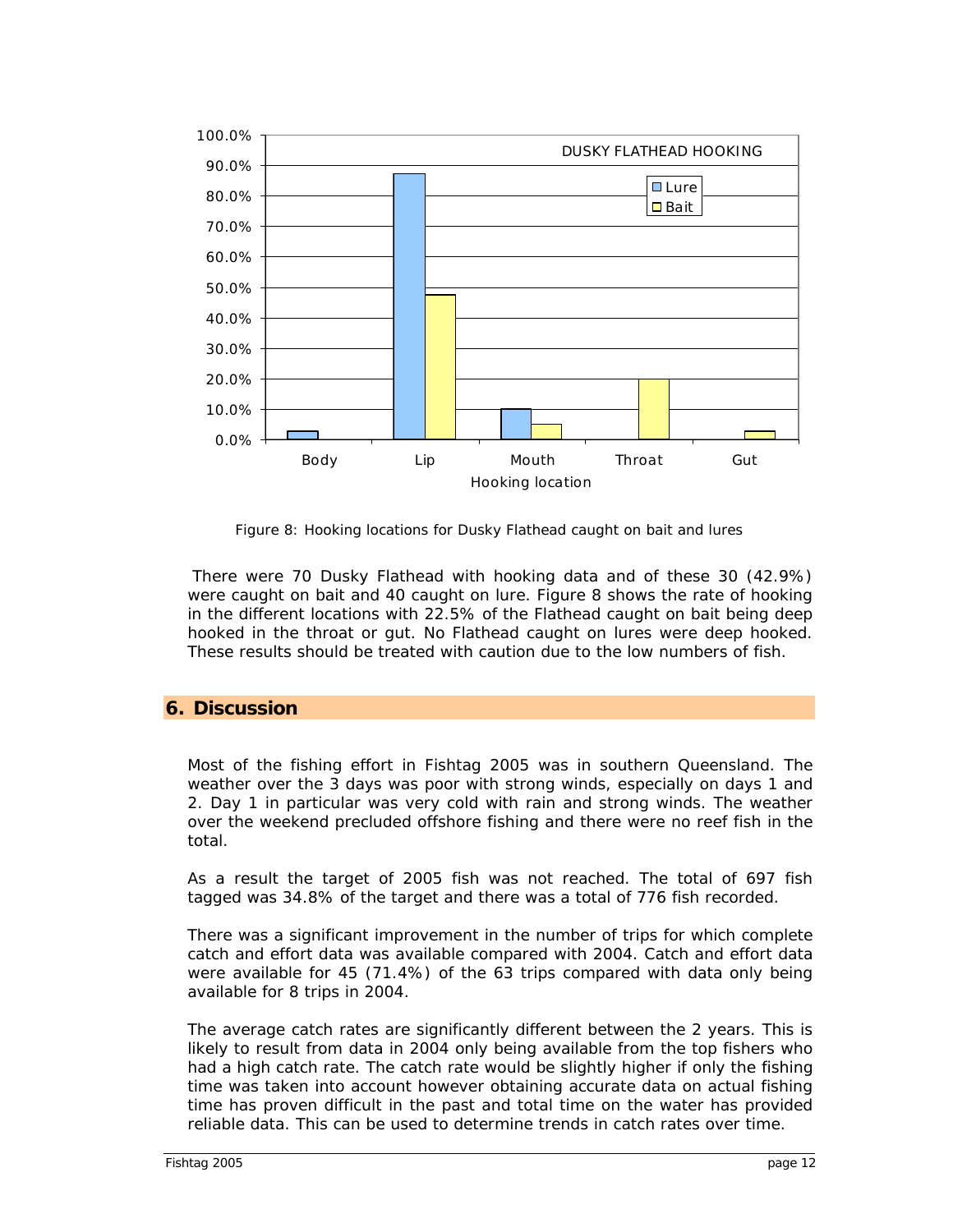There was a good response from fishers in collecting hooking location data with 43 (68.3%) of the 63 trips providing hooking data. There still needs to be greater attention paid to the recording of hooking locations as some of the trips showed the same hooking location for all records and this is considered to have been unlikely.

The deep hooking rate of 16% for Yellowfin Bream and 22.5% for Dusky Flathead is higher than the overall deep hooking rate of 9.7% for Suntag caught fish (Sawynok 2004). Research has shown that the survival rate of deep hooked fish is lower than shallow hooked fish.

It will be possible to monitor the recapture rate of fish from Fishtag to determine if there is a different recapture rate for deep and shallow hooked fish.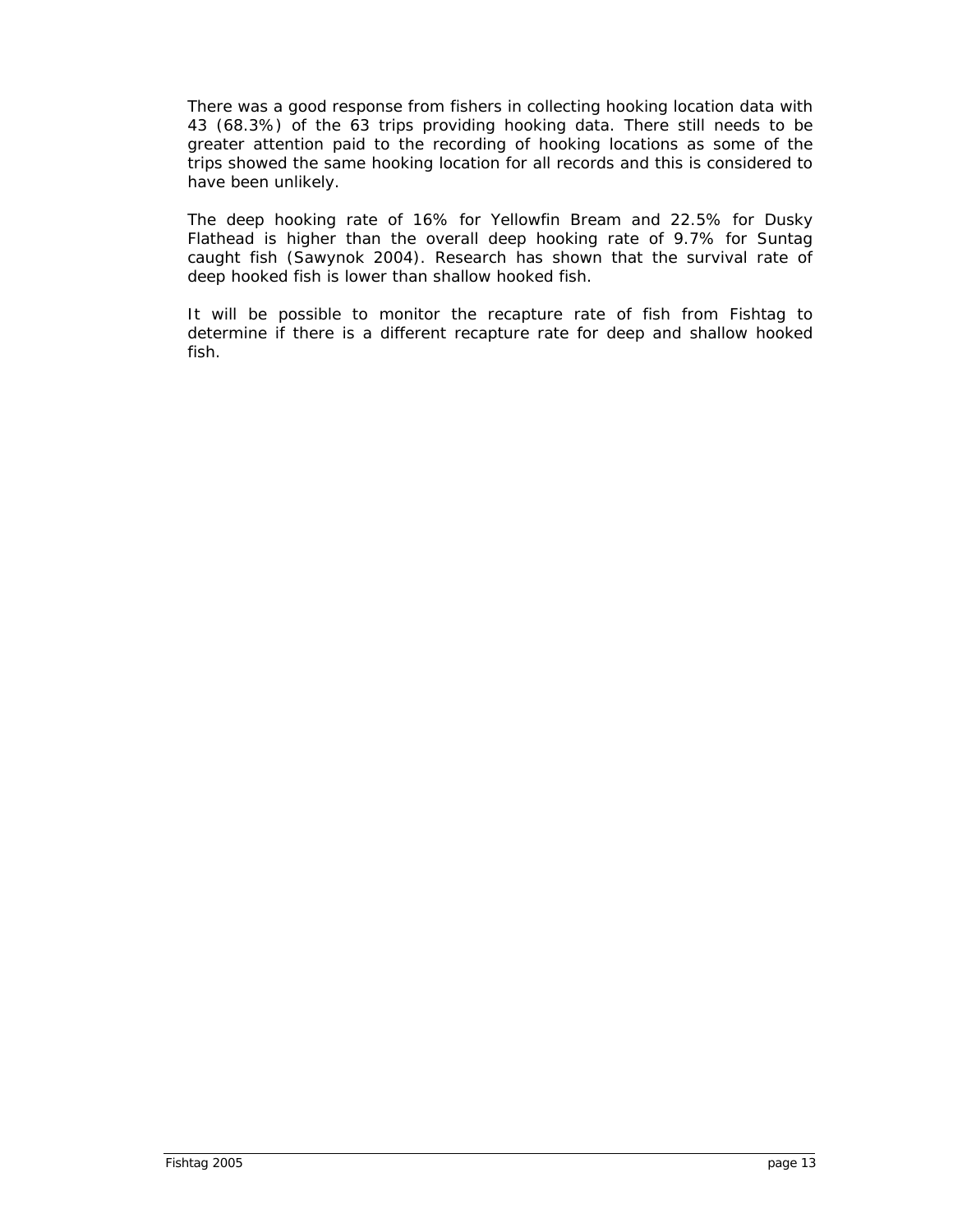#### <span id="page-13-0"></span>**7. References**

Sawynok W (2004): Austag Annual Report 2004/05: 48pp

### **8. Appendix 1 – Top fishers in Fishtag 2005**

The following were the fishers that tagged over 15 fish each in Fishtag 2005. The top fisher was Michael Dohnt who tagged 88 fish.

| Tagger             | Fish<br>tagged |
|--------------------|----------------|
| DOHNT M            | 88             |
| <b>GRIFFITHS P</b> | 62             |
| SORRELL J          | 62             |
| RAY S              | 39             |
| RAWLINS D          | 25             |
| STRATFORD N        | 22             |
| MILFULL W          | 22             |
| ROBERTS S          | 21             |
| HARDMAN J          | 18             |
| SMITH R            | 18             |
| ARNOLD J           | 18             |
| i und d            | 17             |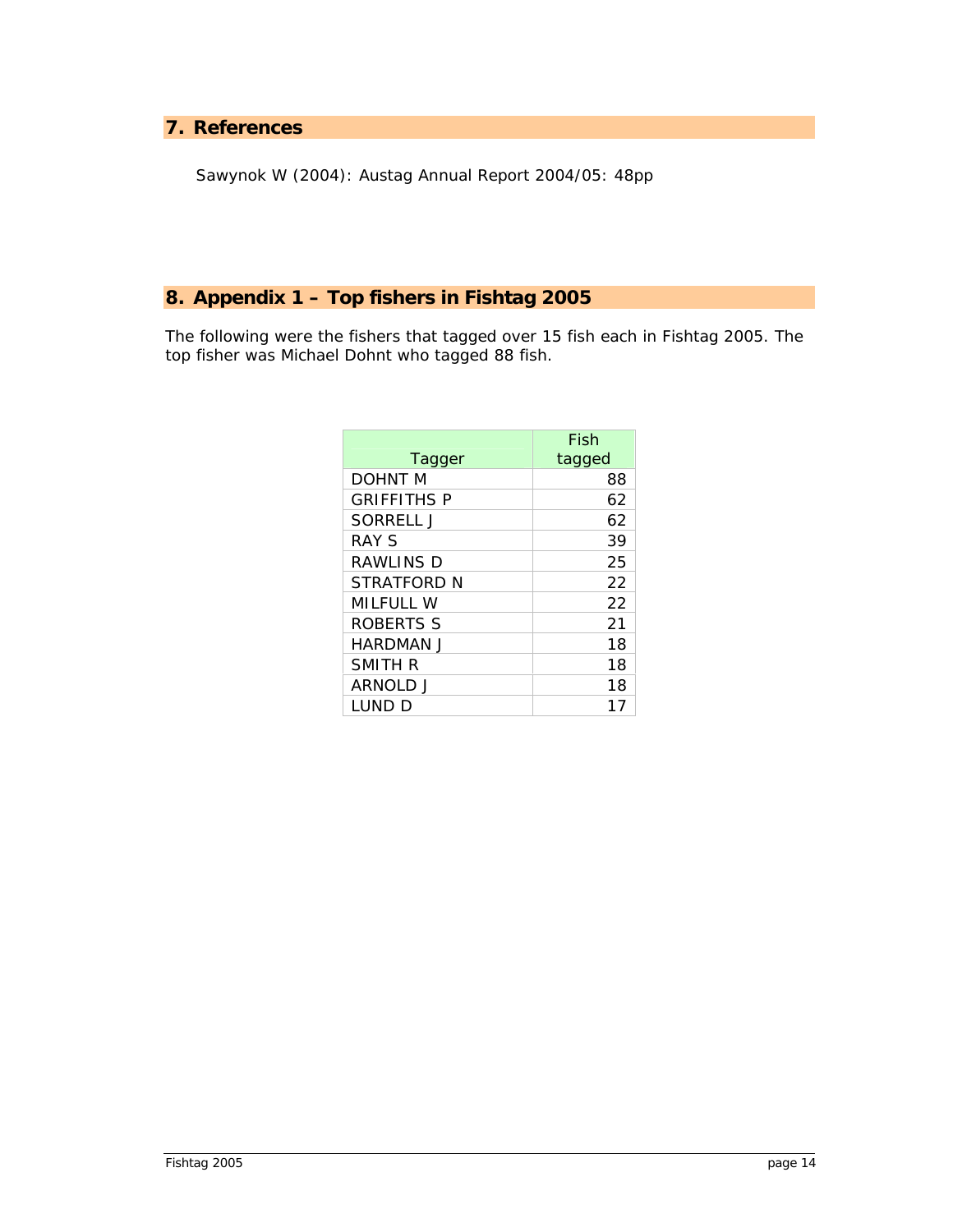#### **9. Appendix 2 – Summary of Trip details for Fishtag 2005**

<span id="page-14-0"></span>

|                          | <b>NUMBER</b>  |                   |                    |                 |                |               |              |               |              |                 |               |              |
|--------------------------|----------------|-------------------|--------------------|-----------------|----------------|---------------|--------------|---------------|--------------|-----------------|---------------|--------------|
|                          | OF.            |                   |                    |                 |                | <b>HOURS</b>  | <b>TOTAL</b> | <b>FISH</b>   | <b>FISH</b>  | <b>FISH</b>     |               |              |
| <b>TRIP</b>              | <b>FISHERS</b> | <b>FISHER 1</b>   | <b>FISHER 2</b>    | <b>FISHER 3</b> | <b>HOOKING</b> | <b>FISHED</b> | <b>CATCH</b> | <b>TAGGED</b> | <b>KEPT</b>  | <b>RELEASED</b> | <b>RECAPS</b> | <b>TOTAL</b> |
| DAY 1 22/07/2005         |                |                   |                    |                 |                |               |              |               |              |                 |               |              |
|                          |                | DOHNT M           |                    |                 | <b>YES</b>     | 11            | <b>YES</b>   | 36            | $\Omega$     | $\overline{4}$  | $\Omega$      | 40           |
| $\overline{2}$           |                | <b>CUTMORE J</b>  |                    |                 | NO.            | $\sim$        | NO.          | 5             |              |                 |               | 5            |
| 3                        | 2              | <b>CROUCH S</b>   | DEAN R             |                 | <b>YES</b>     | 14            | <b>YES</b>   | 10            | $\Omega$     | $\Omega$        | 0             | 10           |
|                          | $\mathcal{P}$  | SORRELL J         | <b>GRIFFITHS P</b> |                 | <b>YES</b>     | 20.5          | <b>YES</b>   | 50            | $\Omega$     |                 | $\Omega$      | 51           |
| 5                        | 2              | MILFULL W         | SHEPHERD-ASHBY C   |                 | <b>NO</b>      | $\sim$        | <b>NO</b>    | 10            |              |                 |               | 10           |
| 6                        | 2              | RIEK M            | MILFULL L          |                 | <b>NO</b>      | $\sim$        | NO.          | 3             |              |                 |               | 3            |
| $\overline{\phantom{a}}$ | $\mathcal{L}$  | <b>DALKEITH S</b> | DALKEITH J         |                 | <b>NO</b>      | 3.33          | <b>YES</b>   | 5             | $\Omega$     | 3               | $\Omega$      | 8            |
| 8                        |                | RAY S             |                    |                 | <b>YES</b>     | 2.5           | <b>YES</b>   | 6             | $\Omega$     | $\Omega$        | $\Omega$      | 6            |
| 9                        |                | <b>WALLBANK T</b> |                    |                 | <b>YES</b>     | 5             | <b>YES</b>   |               | $\Omega$     | 6               | 0             | 13           |
| <b>TOTAL</b>             | 14             |                   |                    |                 |                | 56.33         |              | $132$         | $\mathbf{o}$ | 14              | $\mathbf{o}$  | 146          |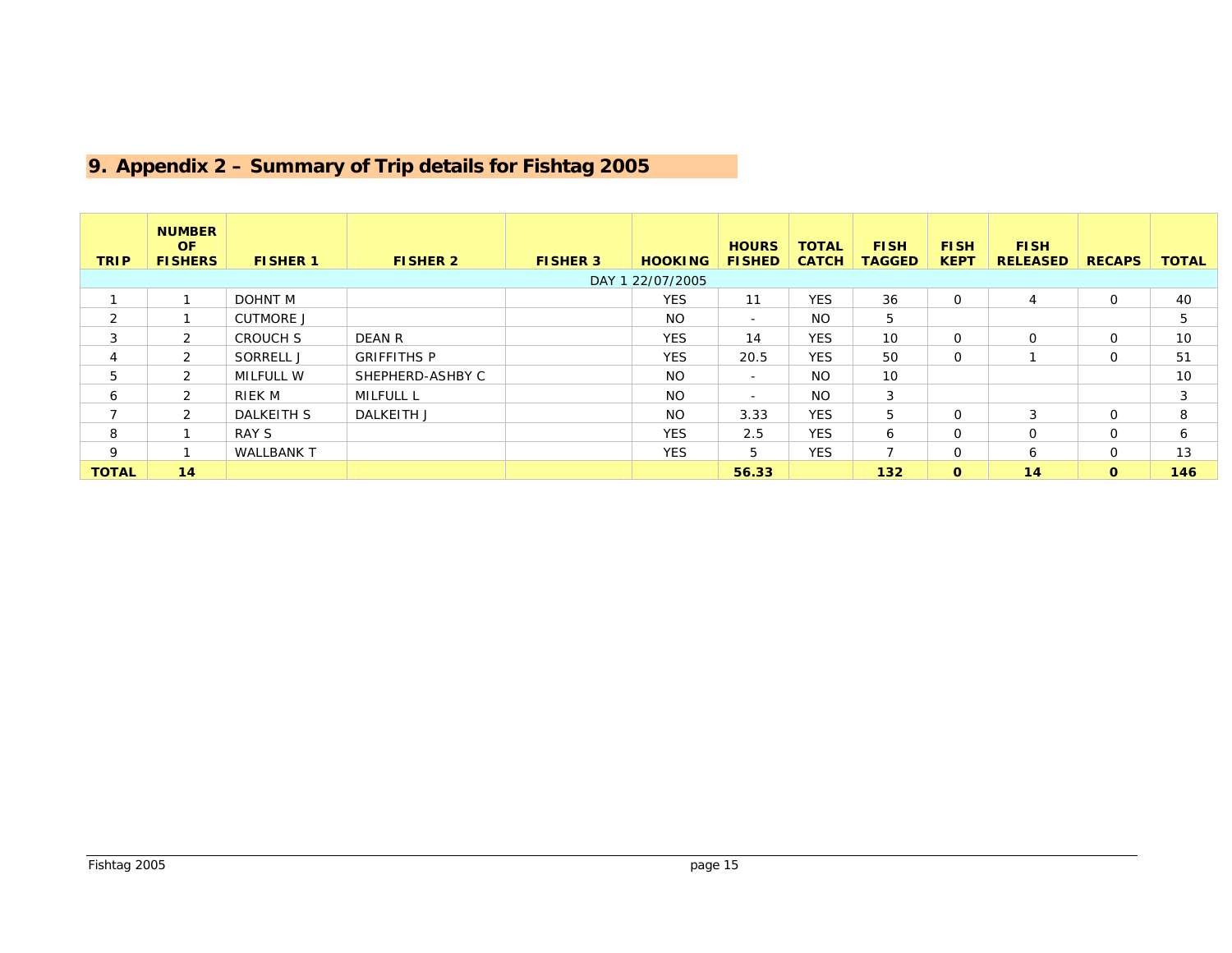|              | <b>NUMBER</b><br><b>OF</b> |                       |                     |                 |                                    | <b>HOURS</b>   | <b>TOTAL</b> | <b>FISH</b>    | <b>FISH</b>    | <b>FISH</b>     |               |                |
|--------------|----------------------------|-----------------------|---------------------|-----------------|------------------------------------|----------------|--------------|----------------|----------------|-----------------|---------------|----------------|
| <b>TRIP</b>  | <b>FISHERS</b>             | <b>FISHER 1</b>       | <b>FISHER 2</b>     | <b>FISHER 3</b> | <b>HOOKING</b><br>DAY 2 23/07/2005 | <b>FISHED</b>  | <b>CATCH</b> | <b>TAGGED</b>  | <b>KEPT</b>    | <b>RELEASED</b> | <b>RECAPS</b> | <b>TOTAL</b>   |
| 10           | $\mathbf{1}$               | <b>DOHNT M</b>        |                     |                 | <b>YES</b>                         | $\overline{7}$ | <b>YES</b>   | 33             | $\mathbf 0$    | 2               | 0             | 35             |
| 11           | $\mathbf{1}$               | ARNOLD J              |                     |                 | <b>YES</b>                         | 11             | <b>YES</b>   | 18             | $\Omega$       | $\Omega$        | $\Omega$      | 18             |
| 12           | 2                          | <b>STRATFORD N</b>    | STRATFORD C         |                 | <b>YES</b>                         | 9              | <b>YES</b>   | 19             | 3              | $\Omega$        | $\mathsf{O}$  | 22             |
| 13           | 2                          | <b>BIRDJ</b>          | SELLS J             |                 | <b>YES</b>                         | $\overline{7}$ | <b>YES</b>   | 6              | $\Omega$       | $\Omega$        | $\mathsf{O}$  | 6              |
| 14           | $\mathbf{1}$               | POWELL M              |                     |                 | <b>YES</b>                         | 4.5            | <b>YES</b>   | 9              | $\Omega$       | $\Omega$        | 0             | 9              |
| 15           | 2                          | <b>BOWMAN R</b>       | <b>BOWMAN D</b>     |                 | <b>YES</b>                         | 14             | <b>YES</b>   | 6              | $\mathbf 0$    | $\mathbf 0$     | $\mathbf{O}$  | 6              |
| 16           | 2                          | <b>CROUCH S</b>       | <b>DEAN R</b>       |                 | <b>YES</b>                         | 13             | <b>YES</b>   | 6              | $\Omega$       | $\Omega$        | 0             | 6              |
| 17           | 2                          | <b>DALKEITH S</b>     | <b>DALKEITH J</b>   |                 | <b>NO</b>                          | $\sim$         | <b>NO</b>    | 6              |                |                 | $\mathbf{1}$  | $\overline{7}$ |
| 18           | 2                          | <b>DZIEMIDOWICZ E</b> | <b>GANNON P</b>     |                 | <b>YES</b>                         | 12             | <b>YES</b>   | 5              | $\Omega$       | $\Omega$        | 0             | 5              |
| 19           | 3                          | DAVIES J              | DAVIES J JNR        | <b>RADUNZ G</b> | <b>YES</b>                         | 24             | <b>YES</b>   | $\overline{7}$ | $\Omega$       | $\Omega$        | 0             | $\overline{7}$ |
| 20           | 2                          | <b>FORD K</b>         | FORD C              |                 | <b>YES</b>                         | 12             | <b>YES</b>   | $\mathbf{1}$   | $\Omega$       | $\mathbf{1}$    | 0             | 2              |
| 21           | $\mathbf{1}$               | <b>FIELD B</b>        |                     |                 | <b>YES</b>                         | $\sim$         | <b>NO</b>    | 12             | $\Omega$       | $\Omega$        | 0             | 12             |
| 22           | $\mathbf{1}$               | <b>GALLIGAN C</b>     |                     |                 | <b>NO</b>                          | 2              | <b>YES</b>   | 3              | $\mathbf 0$    | $\mathbf 0$     | 0             | $\mathfrak{Z}$ |
| 23           | 2                          | SORRELL J             | <b>GRIFFITHS P</b>  |                 | <b>YES</b>                         | 7.33           | <b>YES</b>   | 18             | $\mathbf 0$    | 2               | $\mathbf{O}$  | 20             |
| 24           | 2                          | SORRELL J             | <b>GRIFFITHS P</b>  |                 | <b>YES</b>                         | 13.17          | <b>YES</b>   | 32             | $\mathbf 0$    | $\Omega$        | 0             | 32             |
| 25           | $\mathbf{1}$               | <b>HARDMAN J</b>      |                     |                 | <b>YES</b>                         | 2.5            | <b>YES</b>   | 18             | $\Omega$       | $\Omega$        | 0             | 18             |
| 26           | 2                          | <b>JENSEN P</b>       | <b>WILLIAMS I</b>   |                 | <b>YES</b>                         | 14             | <b>YES</b>   | 16             | $\Omega$       | $\Omega$        | $\mathbf{O}$  | 16             |
| 27           | 2                          | JENSEN C              | <b>STEELE J</b>     |                 | <b>YES</b>                         | 6              | <b>YES</b>   | 5              | 0              | $\Omega$        | 0             | 5              |
| 28           | $\mathbf{3}$               | LUND D                | LUND R              | LUND N          | <b>YES</b>                         | 18.75          | <b>YES</b>   | 26             | 2              | 3               | $\mathbf{O}$  | 31             |
| 29           | 2                          | <b>MILFULL W</b>      | SHEPHERD-ASHBY C    |                 | <b>NO</b>                          | $\mathbb{Z}^2$ | <b>NO</b>    | 11             |                |                 |               | 11             |
| 30           | $\overline{2}$             | <b>RAWLINS D</b>      | <b>BRICKNELL R</b>  | DALE G          | <b>YES</b>                         | 21             | <b>YES</b>   | 25             | 0              | $\Omega$        | 0             | 25             |
| 31           | 2                          | <b>RIEK M</b>         | <b>MILFULL L</b>    |                 | <b>NO</b>                          |                | <b>NO</b>    | 6              |                |                 |               | 6              |
| 32           | 2                          | <b>RENFREE P</b>      | <b>RENFREE S</b>    |                 | <b>YES</b>                         | 8              | <b>YES</b>   | 10             | $\Omega$       | $\Omega$        | 0             | 10             |
| 33           | $\mathbf{1}$               | ROSOLEN D             |                     |                 | <b>NO</b>                          |                | <b>NO</b>    | $\overline{2}$ |                |                 |               | 2              |
| 34           | 2                          | <b>RAY S</b>          | PATTORNITTI N       |                 | <b>YES</b>                         | 15             | <b>YES</b>   | 39             | $\Omega$       | $\Omega$        | 0             | 39             |
| 35           | 2                          | <b>SALMON I</b>       | <b>SALMON C</b>     |                 | <b>NO</b>                          | $\omega$       | <b>NO</b>    | 2              |                |                 |               | 2              |
| 36           | $\mathbf{1}$               | <b>SCHIPPLOCK N</b>   |                     |                 | <b>NO</b>                          |                | <b>NO</b>    | 5              |                |                 |               | 5              |
| 37           | $\overline{2}$             | <b>SLOBODZIAN S</b>   | <b>MARSH D</b>      |                 | <b>YES</b>                         | 19.5           | <b>YES</b>   | 15             | $\mathbf{O}$   | $\mathbf 0$     | $\mathbf{O}$  | 15             |
| 38           | $\overline{2}$             | SMITH R               | <b>BAKER S</b>      |                 | <b>YES</b>                         | 15             | <b>YES</b>   | 15             | $\Omega$       | $\mathbf 0$     | $\mathbf{O}$  | 15             |
| 39           | $\mathbf{1}$               | <b>WAKELING S</b>     |                     |                 | <b>YES</b>                         | 4.5            | <b>YES</b>   | 6              | 0              | $\mathbf 0$     | 0             | 6              |
| 40           | 3                          | <b>WALLBANK T</b>     | <b>CUMBERLAND J</b> | WILLMANN L      | <b>YES</b>                         | 31.5           | <b>YES</b>   | 9              | $\overline{2}$ | 5               | $\mathsf{O}$  | 16             |
| 41           | 2                          | <b>ROBERTS S</b>      | <b>HENSEL K</b>     |                 | <b>NO</b>                          |                | <b>NO</b>    | 8              |                |                 |               | 8              |
| <b>TOTAL</b> | 58                         |                       |                     |                 |                                    | 291.75         |              | 399            | $\overline{7}$ | 13              | $\mathbf{1}$  | 420            |